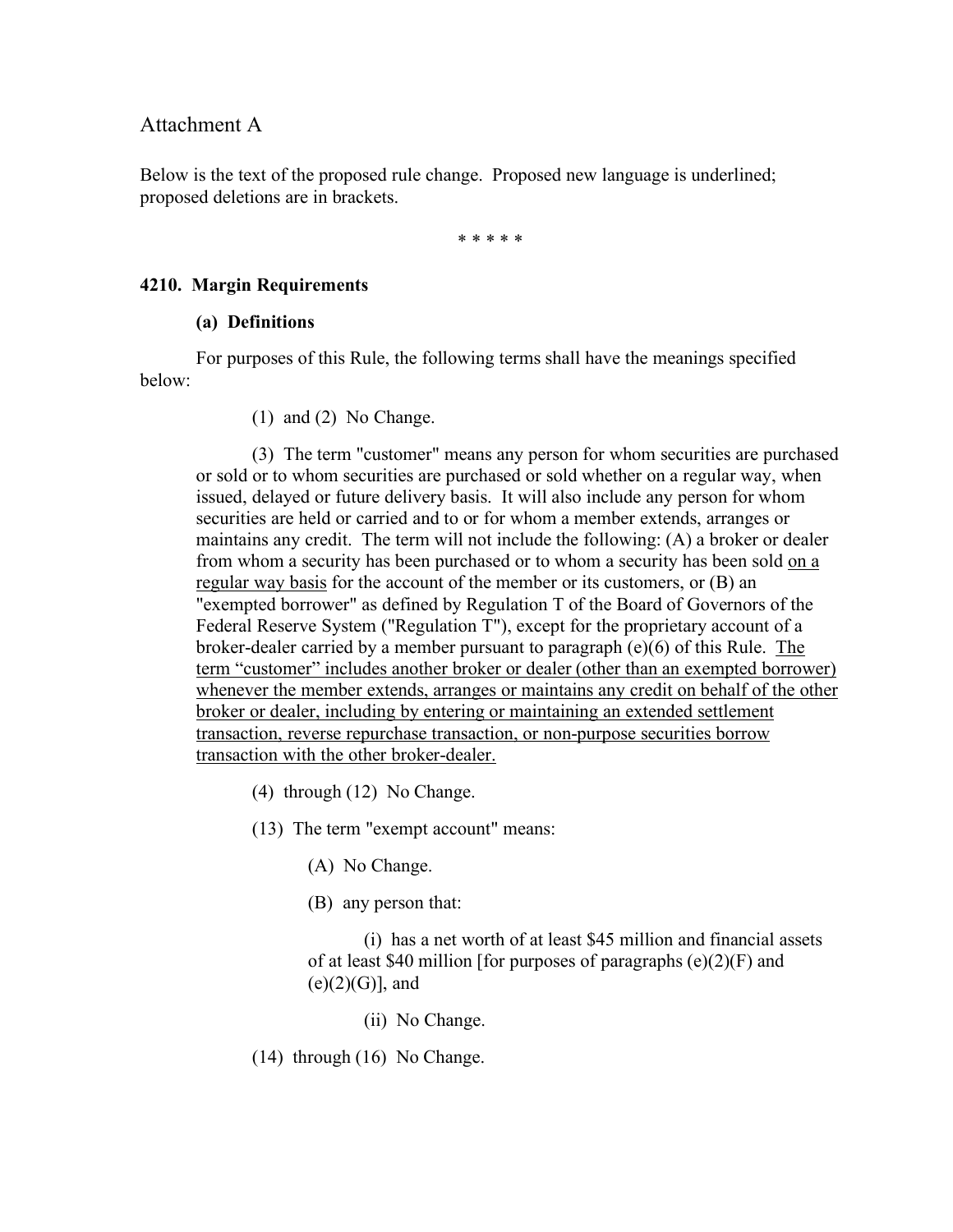(17) The term "bona fide DVP customer" means a customer with whom the member has a payment on delivery (POD)/collect on delivery (COD) arrangement that satisfies the requirements of FINRA Rule 11860, and, to the extent applicable, provides for prompt affirmation of any non-depository eligible transactions.

(18) The term "extended settlement transaction" means any contract for the purchase or sale of a security (including any exempted security) that does not provide for the payment of funds by the customer (in the case of a customer purchase) or delivery of securities by the customer (in the case of a customer sale) by the second business day after the date of the contract.

(b) through (d) No Change.

## **(e) Exceptions to Rule**

(1) No Change.

## **(2) Exempted Securities, Non-equity Securities and Baskets**

(A) through (H) No Change.

## **(I) Limits on Net Capital Deductions**

(i) Members shall maintain a written risk analysis methodology for assessing the amount of credit extended to exempt accounts pursuant to paragraphs  $(e)(2)(F)$  and  $(e)(2)(G)$  which shall be made available to FINRA upon request.

(ii) In the event that the net capital deductions taken by a member as a result of uncollected margin incurred under paragraph (f)(3) and as a result of marked to the market losses incurred under paragraphs  $(e)(2)(F)$  and  $(e)(2)(G)$  (exclusive of the percentage requirements established thereunder) exceed:

> a. on any one account or group of commonly controlled accounts, 5 percent of the member's tentative net capital (as such term is defined in SEA Rule 15c3-1), or

b. on all accounts combined, 25 percent of the member's tentative net capital (as such term is defined in SEA Rule 15c3-1),

and, such excess exists on the fifth business day after it was incurred, the member shall give prompt written notice to FINRA and shall not enter into any new transaction(s) subject to the provisions of paragraph (e)(2)(F), [or] (e)(2)(G) or (f)(3) that would result in an increase in the amount of such excess under, as applicable, subparagraph (ii).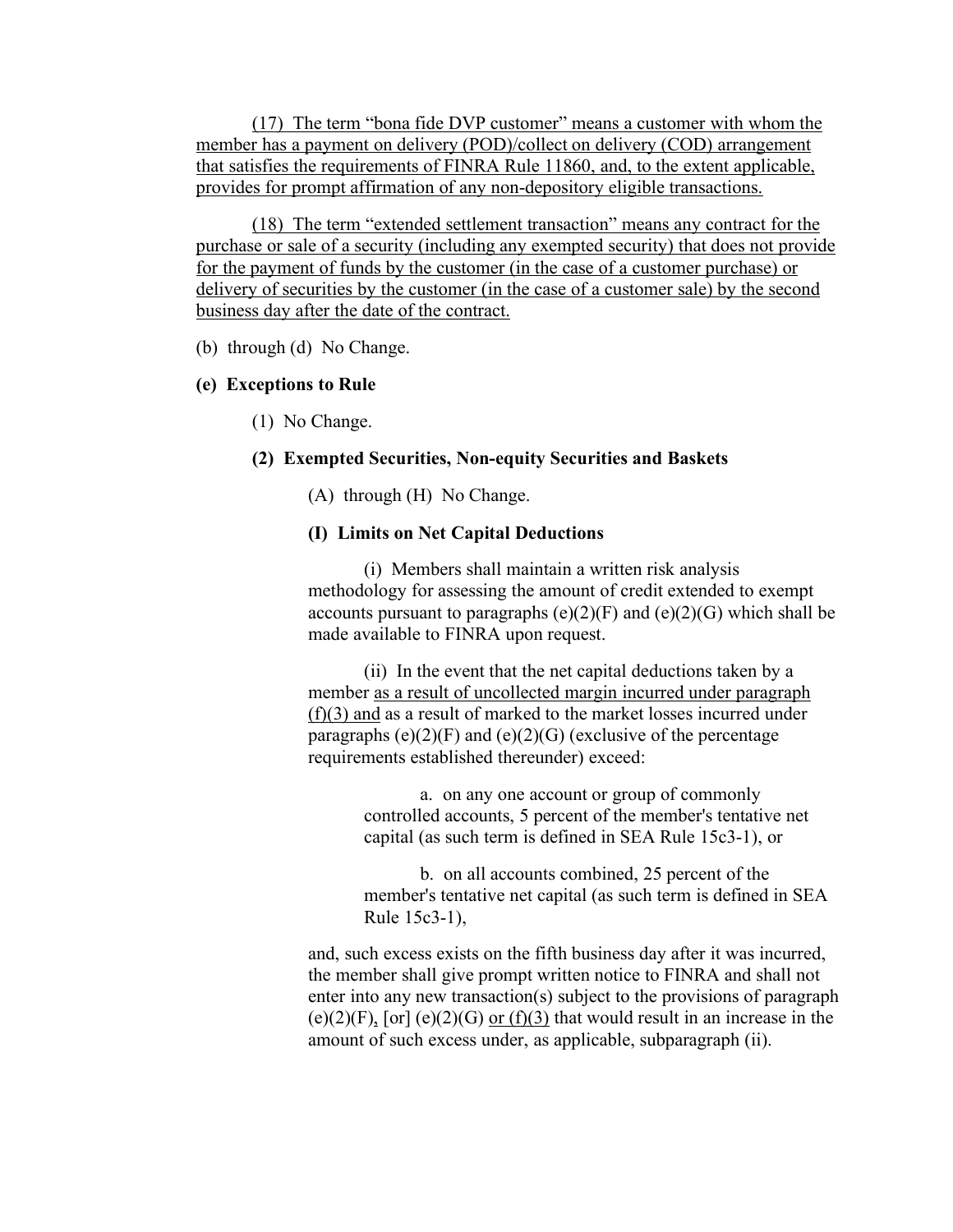(3) through (5) No Change

#### **(6) Broker-Dealer Accounts**

(A) A member may carry the proprietary account of another broker-dealer, which is registered with the SEC, or otherwise extend credit to such a broker-dealer, upon a margin basis which is satisfactory to both parties, provided the requirements of Regulation T and Rules 400 through 406 of SEC Customer Margin Requirements for Security Futures and Rules 41.42 through 41.49 under the CEA are adhered to and the account is not carried in a deficit equity condition. The amount of any deficiency between the equity maintained in the account and the haircut requirements pursuant to SEA Rule 15c3-1 and, if applicable, Rule 4110(a), shall be charged against the member's net capital when computing net capital under SEA Rule 15c3-1 and Rule 4110(a). However, when computing charges against net capital for transactions in securities covered by paragraphs  $(e)(2)(F)$  and  $(e)(2)(G)$  of this Rule, absent a greater haircut requirement that may have been imposed on such securities pursuant to Rule 4110(a), the respective requirements of those paragraphs may be used, rather than the haircut requirements of SEA Rule 15c3-1.

- (B) No Change.
- (7) and (8) No Change.

#### **(f) Other Provisions**

(1) and (2) No Change.

### **(3) ["]When Issued["] and ["]When Distributed["] [Securities] Transactions and Other Extended Settlement Transactions**

### **(A) [Margin Accounts] General Rule for When Issued and When Distributed Transactions**

(i) Except as provided in subparagraph  $(B)$ :

a. The margin to be maintained on any transaction or net position in each ["]when issued["] security shall be the same as if such security were issued[.];

**b.** Each position in a ["]when issued["] security shall be margined separately and any unrealized profit shall be of value only in providing the amount of margin required on that particular position[.];

c. When an account has a "short" position in a ["]when issued["] security and there are held in the account securities upon which the ["]when issued["] security may be issued, such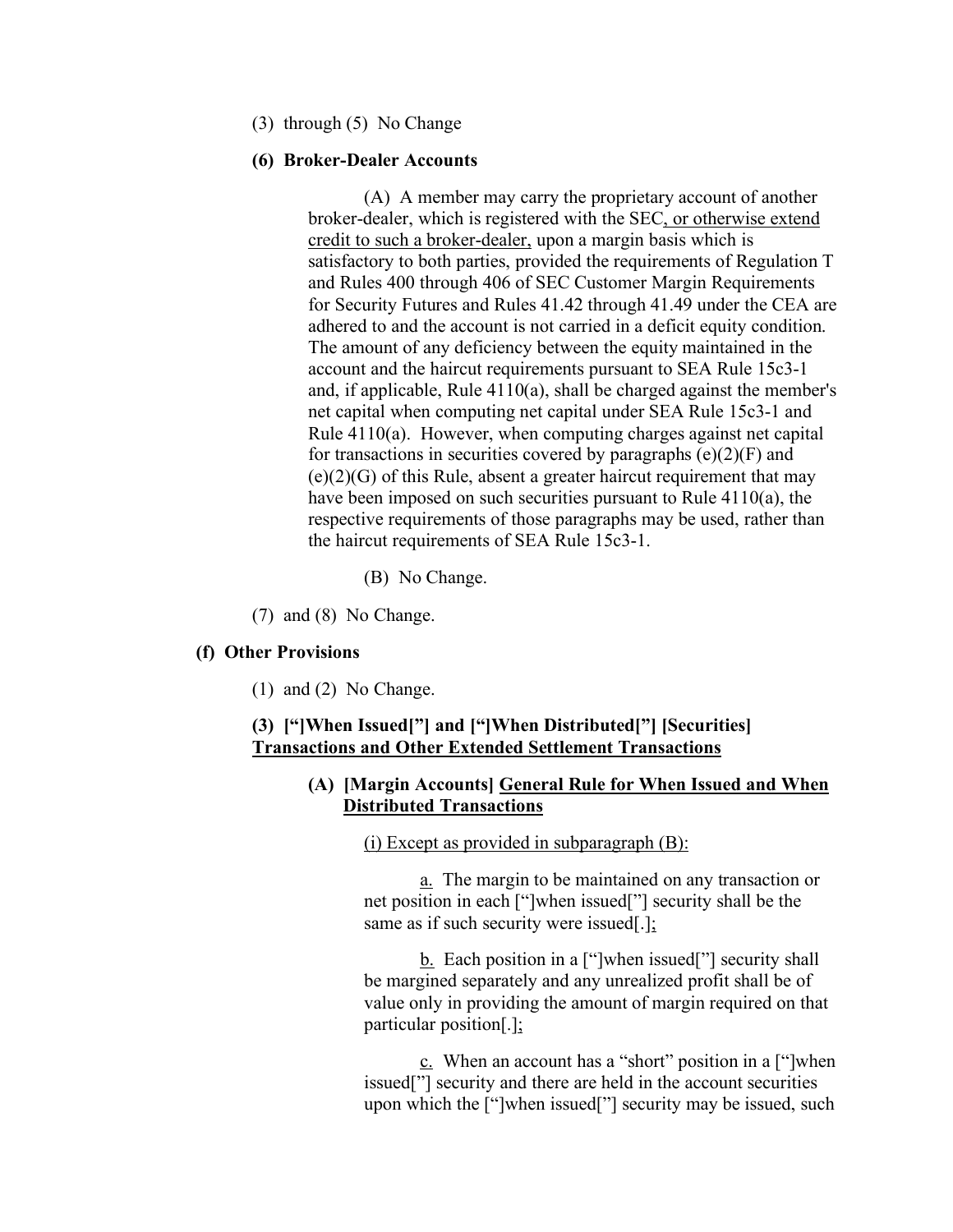"short" position shall be marked to the market and the balance in the account shall for the purpose of this Rule be adjusted for any unrealized loss in such "short" position[.]: and

d. On any extended settlement transaction or net position resulting from extended settlement transactions in a when issued security in a cash account, equity must be maintained equal to the margin required were such transaction or position in a margin account.

(ii) The term "when issued" as used herein also means "when distributed."

## **(B) [Cash Accounts] Exceptions to General Rule for When Issued and When Distributed Transactions**

[On any transaction or net position resulting from contracts for a "when issued" security in an cash account other than that of a member, non-member broker-dealer, or a "designated account," equity must be maintained equal to the margin required were such transaction or position in a margin account.]

[On any net position resulting from contracts for a "when issued" security made for with a non-member broker-dealer, no margin need be required, but such net position must be marked to the market.]

(i) On any transaction or net position resulting from contracts for a ["]when issued["] security in a cash account made with or for [a member or a "designated account," an exempt account or a nonmember broker-dealer, no margin need be required and such transaction or net position need not be marked to the market. However, where such transaction or net position is not marked to the market, an amount equal to the loss at the market in such position shall be charged against the member's net capital as provided in SEA Rule 15c3-1 and, if applicable, FINRA Rule 4110(a), subject to the limits provided in paragraph (e)(2)(I) of this Rule.

(ii) No margin need be required, and no capital charge need be taken for mark to market losses on [The provisions of this paragraph (f)(3) shall not apply to] any position resulting from contracts on a ["]when issued["] basis in a cash account in [a security]:

> $[(i)]$ a. any equity security which is the subject of a primary distribution in connection with a bona fide initial public offering by the issuer to the general public for  $\lceil$ " $\cosh$ " $\lceil$ ;  $\lceil$  or  $\rceil$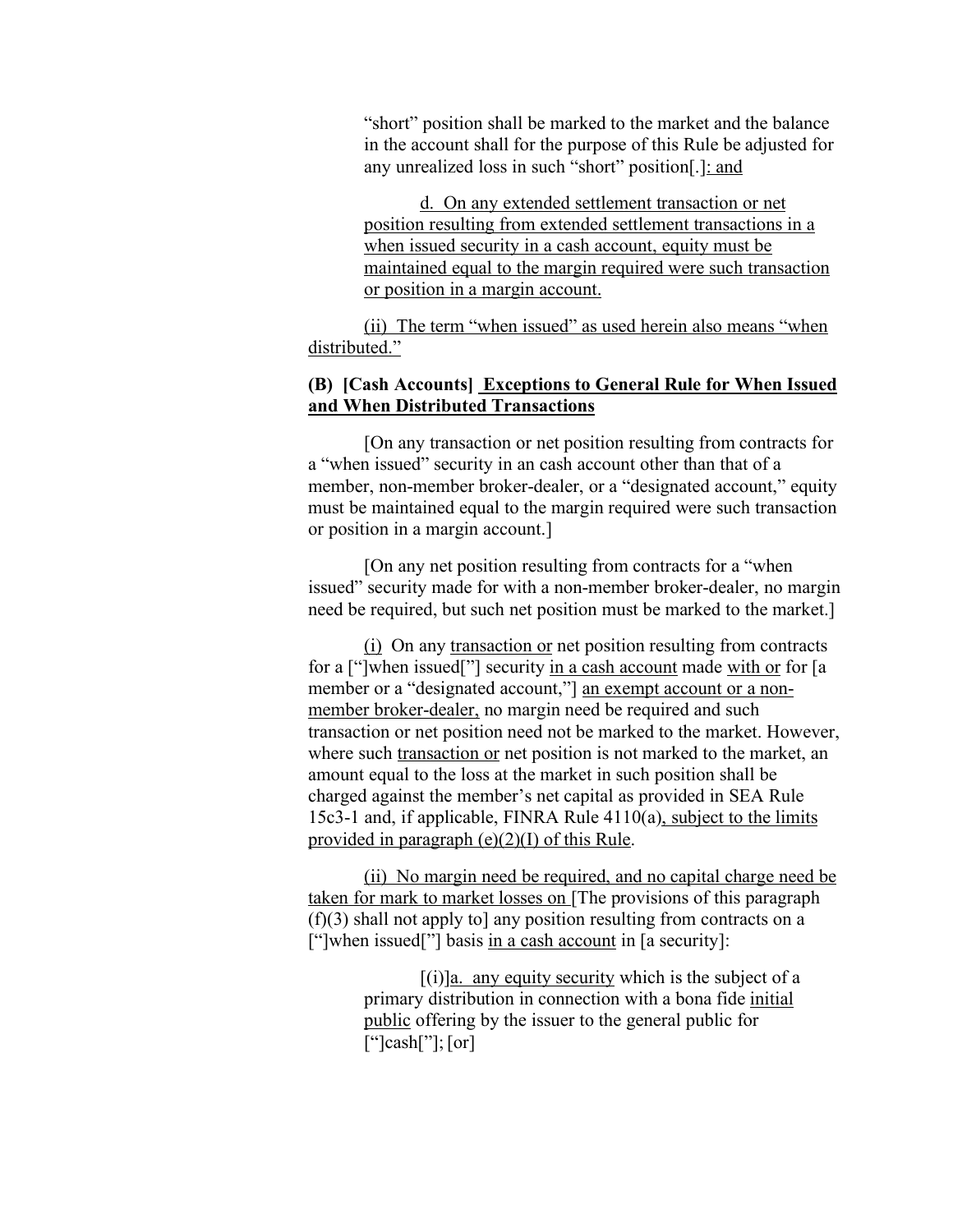b. any U.S. Treasury security with a scheduled issuance date no later than the  $14<sup>th</sup>$  calendar day after the date of the contract;

c. any municipal security with a scheduled issuance date no later than the 42nd calendar day after the date of the contract; and

 $[(ii)]$ d. any security which is exempt by FINRA as involving a primary distribution.

(iii) A member may elect not to collect margin from a bona fide DVP customer on any transaction or net position resulting from contracts for a when issued security in such customer's cash account, provided that settlement of the transaction occurs promptly after the securities are made available for delivery, and no later than the  $35<sup>th</sup>$ calendar day after the trade date, and the member deducts the amount of any otherwise required margin from such member's net capital computed as provided in SEA Rule 15c3-1 and, if applicable, FINRA Rule 4110(a), subject to the limits provided in paragraph (e)(2)(I) of this Rule.

[The term "when issued" as used herein also means "when distributed."]

### **(C) Other Extended Settlement Transactions**

On any extended settlement transaction or net position resulting from an extended settlement transactions in a cash account, equity must be maintained equal to the margin required were such transaction or position in a margin account, except for:

> (i) any transaction or net position resulting from contracts in a when issued security subject to paragraph  $(f)(3)(B);$

(ii) the purchase of a new refunding security, provided that such purchase is made no more than more than 35 calendar days prior to the date of maturity or redemption of an old security of the same issuer that is held in the customer's cash account, and is for an amount that does not exceed 103% of the proceeds of such old security; and

(iii) any extended settlement transaction in the cash account of a bona fide DVP customer if delivery of the security is delayed not more than 35 calendar days after the trade date due to the mechanics of the transaction, and not the customer's willingness or ability to pay, provided that the member deducts the amount of any otherwise required margin from such